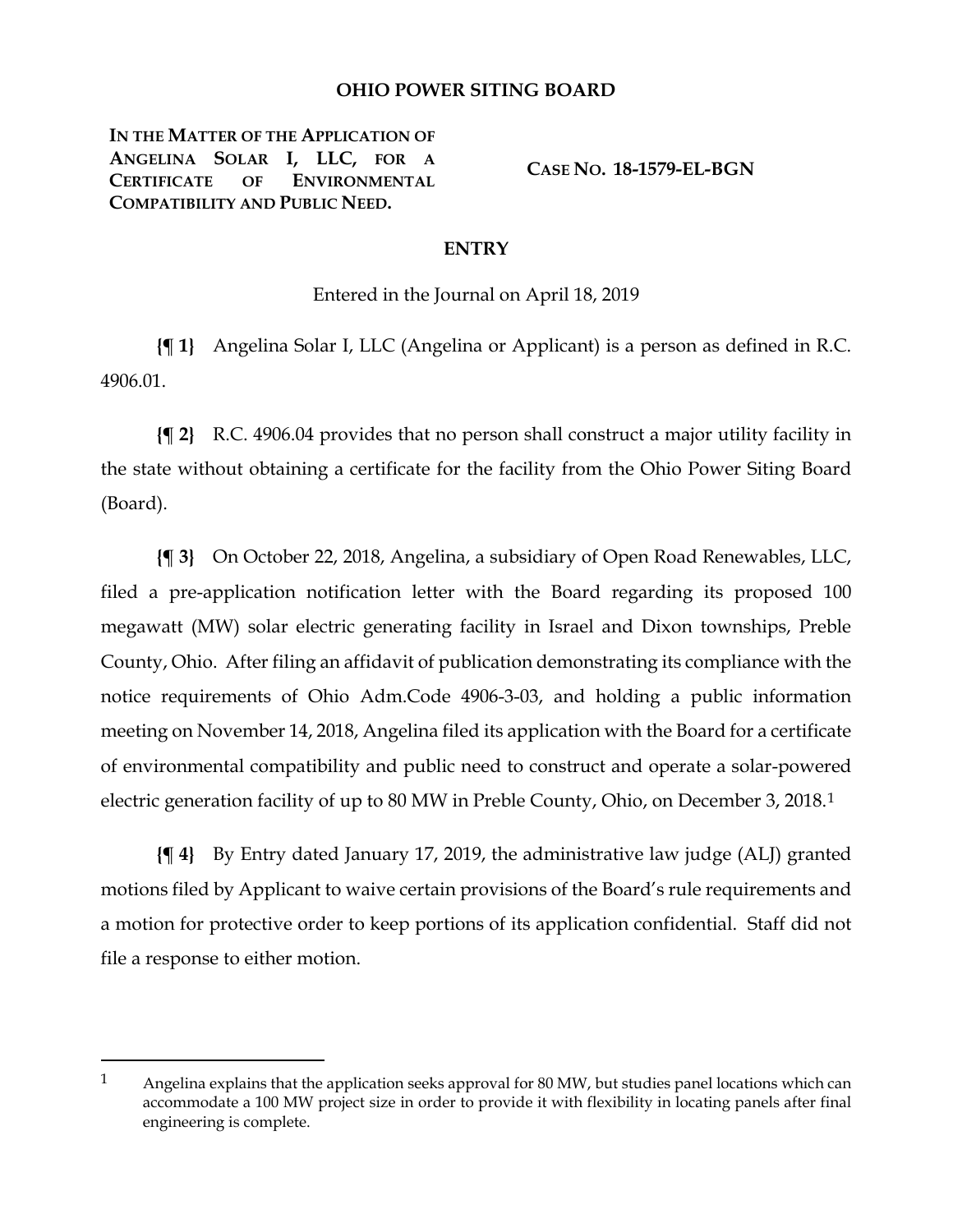**{¶ 5}** By letter dated February 1, 2019, the Board notified Angelina that its application was compliant with pertinent statutory and administrative code requirements and provided sufficient information to permit Staff to commence its review and investigation. And, on February 7, 2019, Angelina filed a certificate of service of its accepted and complete application and proof that it submitted its application fee to the Treasurer of the State of Ohio as required by Ohio Adm.Code 4906-3-07.

**{¶ 6}** Subsequently, on February 14, 2019, the ALJ issued a procedural schedule that, in part, stated that petitions to intervene in this proceeding would be accepted by the Board up to 30 days following service of the notice required by Ohio Adm.Code 4906-3-09 or by March 29, 2019, whichever is later.

**{¶ 7}** Prior to the expiration of the intervention deadline, the following parties filed either notices of intervention or motions to intervene: the Preble County Commissioners; Kyle Cross, the Preble County Engineer; Preble County Soil & Water Conservation District, Preble County, Ohio; the Board of Trustees of Israel Township, Preble County, Ohio; the Board of Trustees of Dixon Township, Preble County, Ohio; the Preble County Planning Commission, Preble County, Ohio; the Eaton Community School District; the Ohio Farm Bureau Federation; and Concerned Citizens of Preble County, LLC, Robert Black, Marja Brandly and Michael Irwin, Campbell Brandly Farms, LLC, Kevin and Tina Jackson, Vonderhaar Family ARC, LLC, and Vonderhaar Farms, Inc. Each of the potential intervenors states that it is entitled to intervene as a party in this proceeding under R.C. 4906.08 and Ohio Adm.Code 4906-2-12. Upon review, the ALJ finds that the motions to intervene are reasonable and should be granted.

**{¶ 8}** It is, therefore,

**{¶ 9}** ORDERED, That the motions to intervene filed in this proceeding be granted as stated in Paragraph 7. It is, further,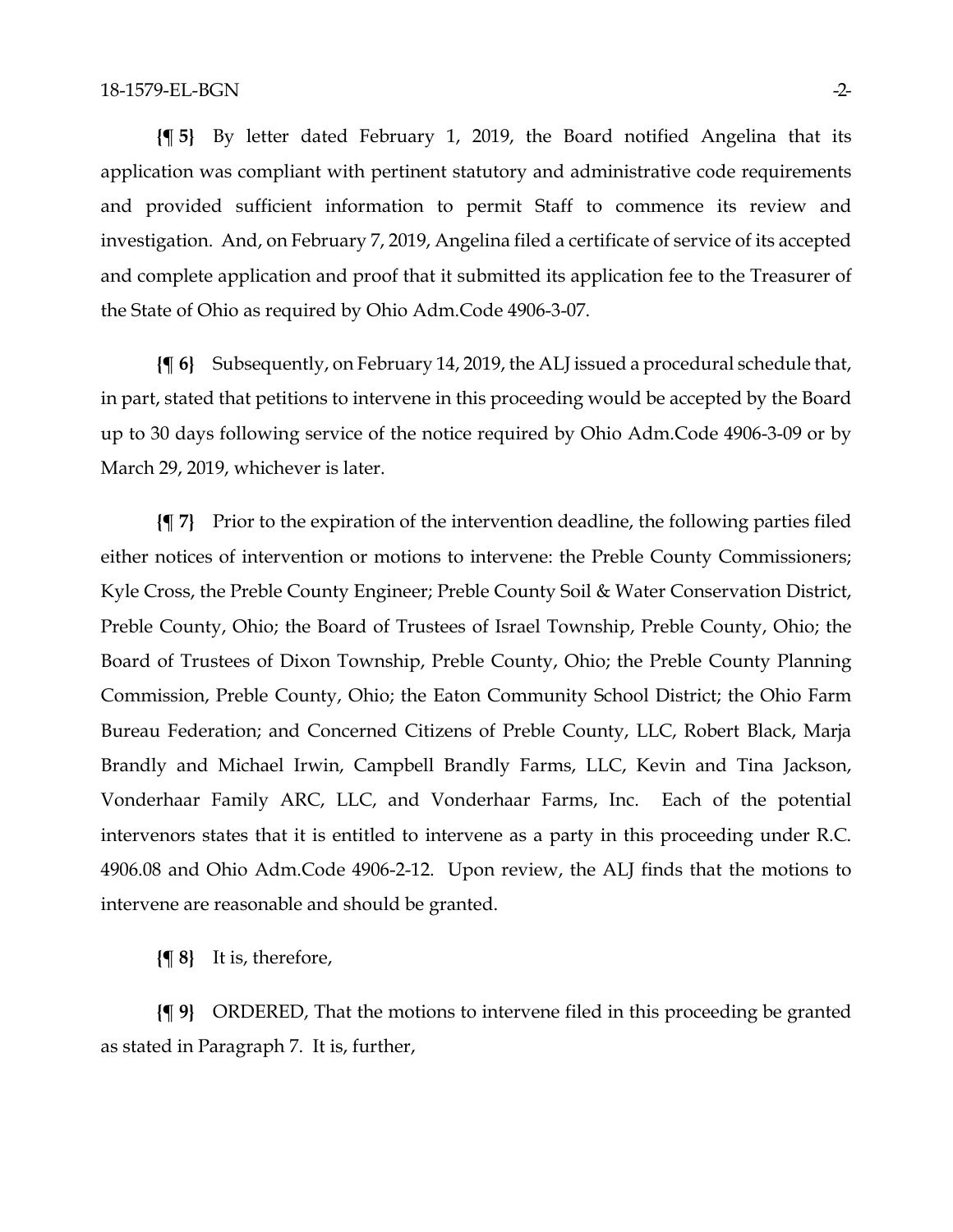**{¶ 10}** ORDERED, That a copy of this Entry be served upon all parties and interested persons of record.

## THE OHIO POWER SITING BOARD

*/s/Patricia A. Schabo*

By: Patricia A. Schabo Administrative Law Judge

NW/hac